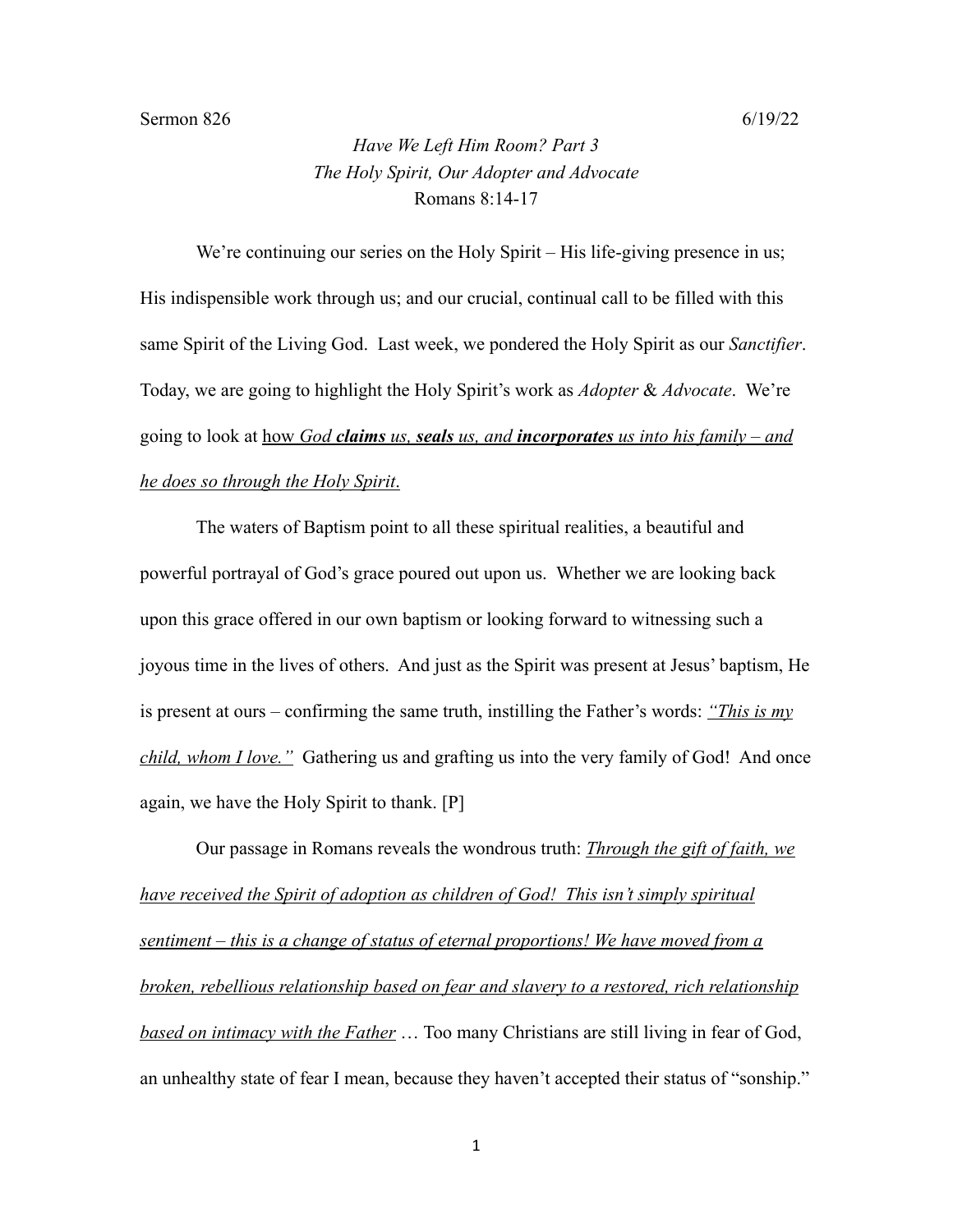I've spoken with people who grew up fearful of God because their early experience in the church conveyed God as perpetually angry. How tragic – not being able to rest in and enjoy the spirit of adoption God has provided for them. Are you enjoying that yourself today? Through your faith in Christ, the Spirit confirms it – you are a child of God!

I want you to see the ramifications of this … *Being a "child" of God means being an "heir" of God also* (v. 17) – being an heir means BOTH *you have a life to be grateful for right now, but also you must look to the future for the full enjoyment of all that's to come with your inheritance*. You have security and joy, for today and for tomorrow! [P]

Next, as our Adopter, *the Holy Spirit is not only instrumental in making us God's children; He also makes us aware that we are God's children*. That's what Paul means when he says our spirit cries out *"Abba, Father."* Paul is stressing that our awareness of God and being filled by God comes not from rational thought or from external testimony alone, but from a truth *deeply felt and intensely experienced* …

Maybe you're hearing this and are thinking, "Well, I just DON'T experience that kind of intimacy with God! The Spirit in me never cries, '*Abba, Father*'"… First, let me say, I can understand that … There have been multiple times in my life when I've asked God, "Why can't I *feel* you like it's described in the stories of the Bible … Holy Spirit, why don't I sense you the way other Christians describe it?" I've had to be reminded many times that Jesus' main promises about the Spirit were not about what we'd *feel* … in other words, just as the disciples had to put faith in Jesus when it was *hard* and *unclear* and *risky* … that *remains* the kind of faith God desires from us with the Holy Spirit.

2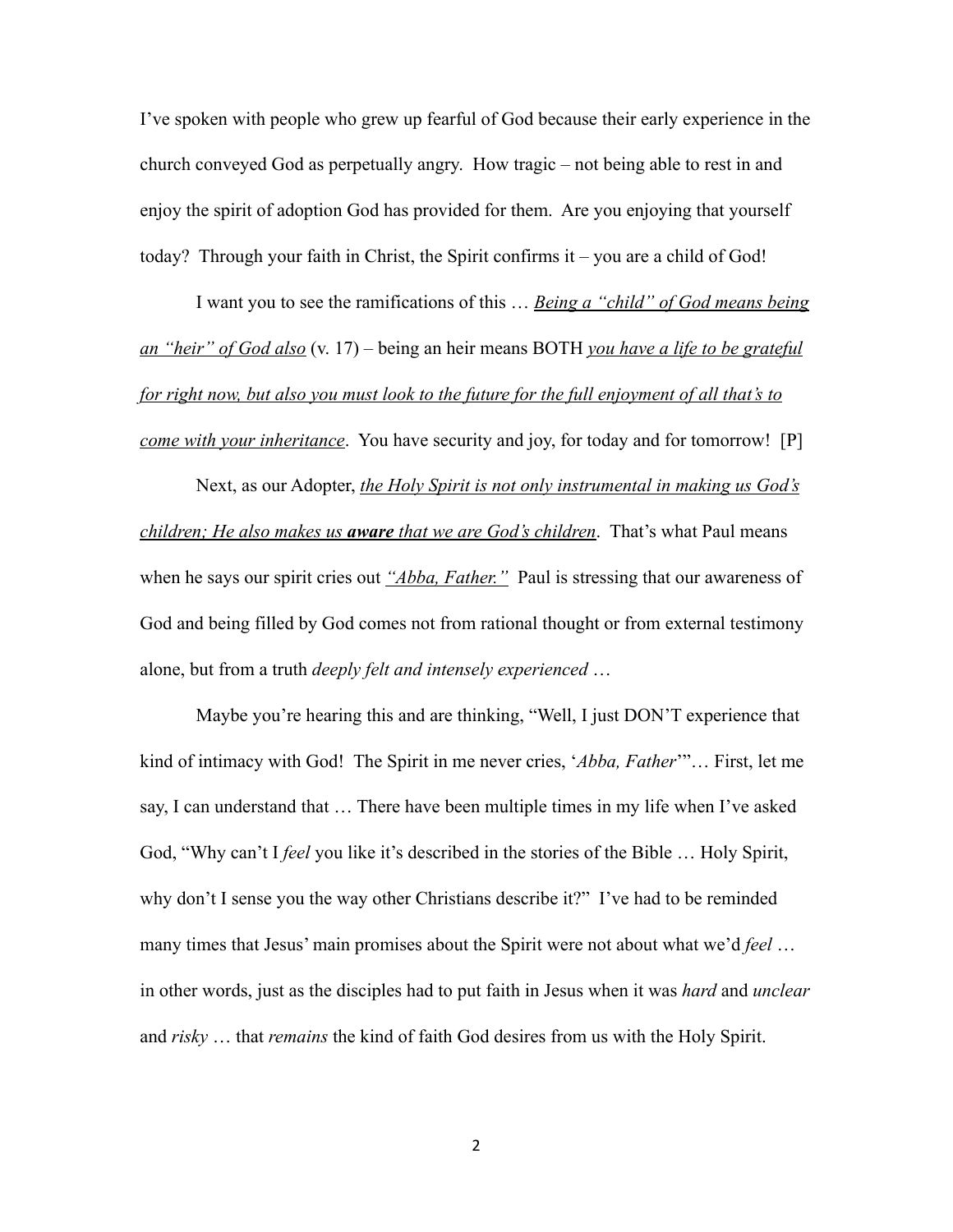Let me put it this way: What God *clearly says* is more important than what we subjectively feel. Again and again in the Scriptures, we hear about being God's children, being led by His Spirit, and how we have received the Spirit of adoption … God doesn't want us to doubt it for a second.

I want to tell you about a woman named Kristen. A few people watched her as she attended her mother's funeral. There was no doubt that Kristen was loved by this woman who had adopted her from Korea. She was Kristen's mother, not just some lady who looked after her and paid for her food. It's been years since her death, yet Kristen still has a hard time talking about her without getting emotional. She misses her Mom … *This* is the type of adoption God speaks of in his Word. It's not about having an impersonal guardian who looks over you. It's about having a parent. The best parent there ever was or ever will be.

We have been chosen ... grafted ... adopted into the family of God. And now that we are a part of that family, the Spirit causes us to call out – sometimes quietly, sometimes with cries – "Abba! Father!" ... You've probably heard this before, but the word "Abba" was the most intimate form of referring to a father in the Aramaic language. It's like saying "Daddy" – it conveys a deep level of familiarity, intimacy & dependence. As God's Spirit speaks to our hearts, we can call out to God as our Abba. *This doesn't trivialize God's holiness; it's not a casual or flippant expression. On the contrary, it frames us in exactly the state of mind and heart where we can be most receptive to God … where we can be most filled with the Spirit*. When our spiritual arms are lifted up to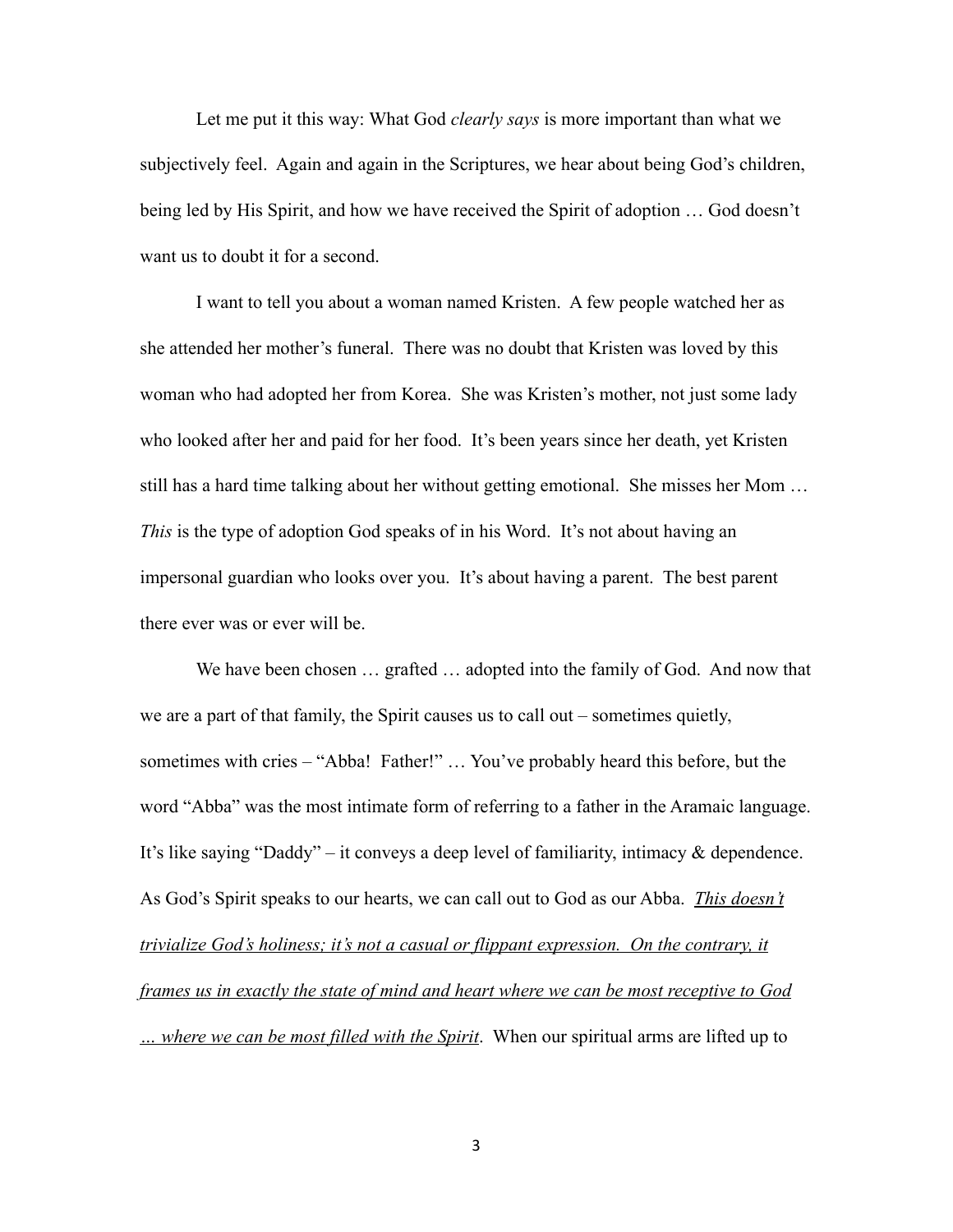our Abba – our hands raised, open and trusting and dependent – we can experience holy intimacy more deeply than we ever thought possible.

By the way, *Abba* is the term Jesus himself used in addressing his Father in the Gospel of Mark. Do you see what's so amazing about this?! Paul is showing us that Christians now – being united to Christ – have a relationship to God that is like Christ's own relationship to the Father – though of course not exactly like it. The point? God has taken *no* half measures! … We have been made full members of the family! We are partakers of all the rights and privileges belonging to members of that family … How will that affect your life, knowing that? [P]

I do have to point out something Paul says before moving on. Let me ask, when you're an heir to a royal dynasty … is it all castles, swimming pools and horseback riding? … No, right? Heavy is the head that wears the crown, they say. Paul doesn't sugarcoat it; he says that this glorious inheritance is attained only through suffering. Rom. 8:17 – "*We share in his sufferings in order that we may also share in his glory." Because we are one with Christ, we are fellow heirs, assured of being "glorified with him"… But at the same time, this oneness, this amazing oneness, means we must follow the path of Christ to glory – "suffering with him."* [P]

Thankfully, that's another reason he gives us *the Holy Spirit* … as *our Advocate*. An advocate is a defender, not only in the legal realm, but in other ways as well. The Spirit is there to give us aid against the challenges we face, including the suffering Paul has in mind here: daily struggles, tensions, and persecutions that are the lot of those who follow the Cross-Bearer. Participation in Christ's glory can come only through

4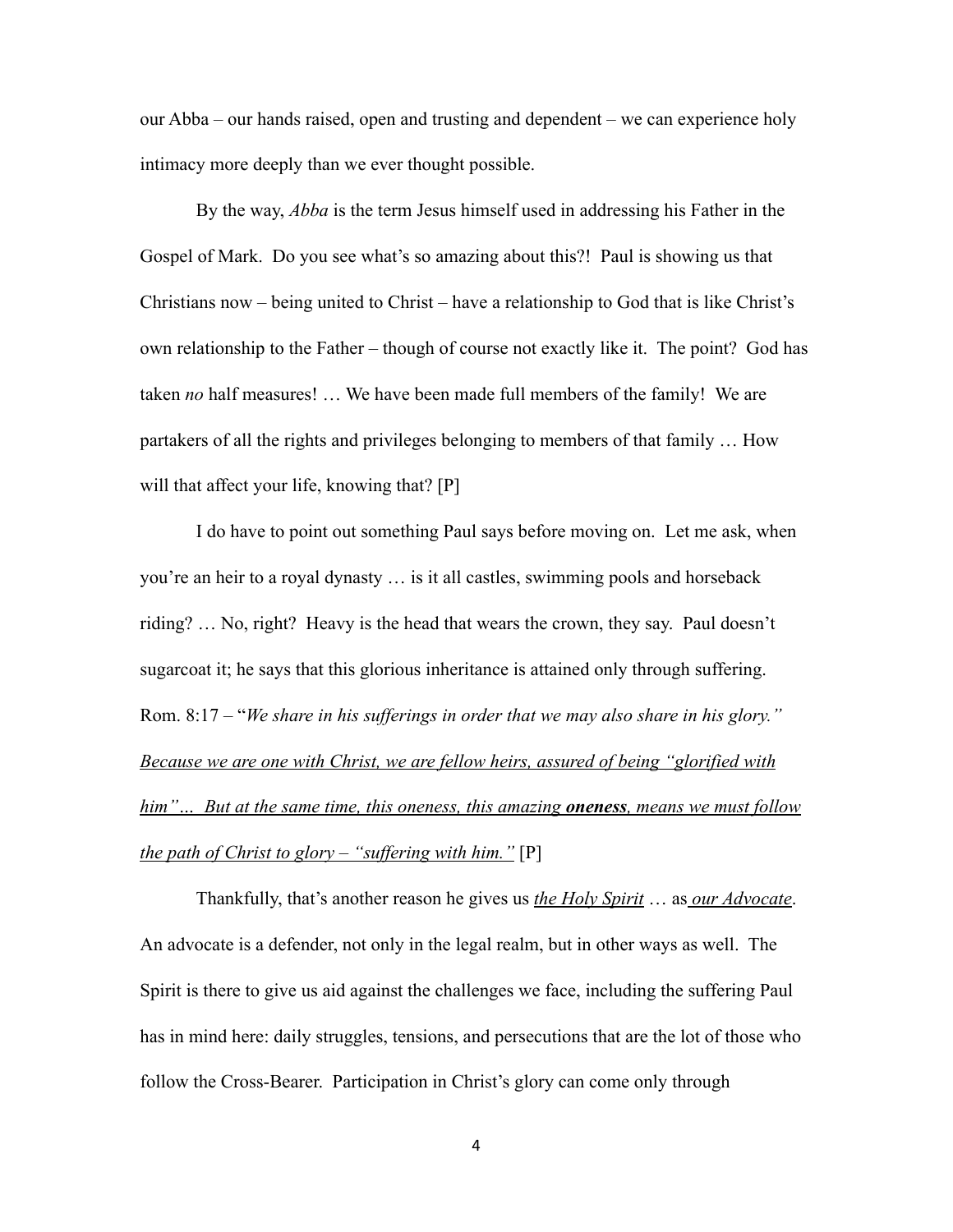## participation in his suffering … *This is the oneness we are promised, beautiful intimacy but amidst the messiness of the world.* [Pause]

I sometimes wondered what it would be like to have the kind of remarkable testimony I often hear about from people who were in the pit of life, but then experienced the most radical change when they encountered Christ! I was raised in a Christian home and came to know Jesus at a young age. After several years of walking with him, I began to turn, so slightly at first I didn't even recognize it. I quenched the conviction the Holy Spirit put in my heart, again and again. There were times I hated what I had done, and said, "That's it, last time," but it was only remorse not repentance … Sometimes I waited days before talking to God, maybe because I was ashamed, but I think also to prove I could change and do it myself. But as Paul says in Romans 8, that is acting like *a slave* … still surrounded by fear … I figured I could still serve God somehow, even though I felt uncomfortable having a real conversation with Him. Have you ever felt that way? Do you ever distance yourself from the Father b/c of a certain sin that keeps snaring you?

I wanted God to see that I could be a good servant – like the prodigal who decided to go home, pleading to be a hired hand – then maybe I'd feel good enough to talk with God again … *But God didn't want a good slave who tried really hard … He wanted His son back … and He wanted me to see that He is a good Father.* Simply put, He wants intimacy … that's really the entire point of the Old and New Testaments … *It's all about a personal God seeking to create and cultivate a never-ending relationship with a people all His own.* [P]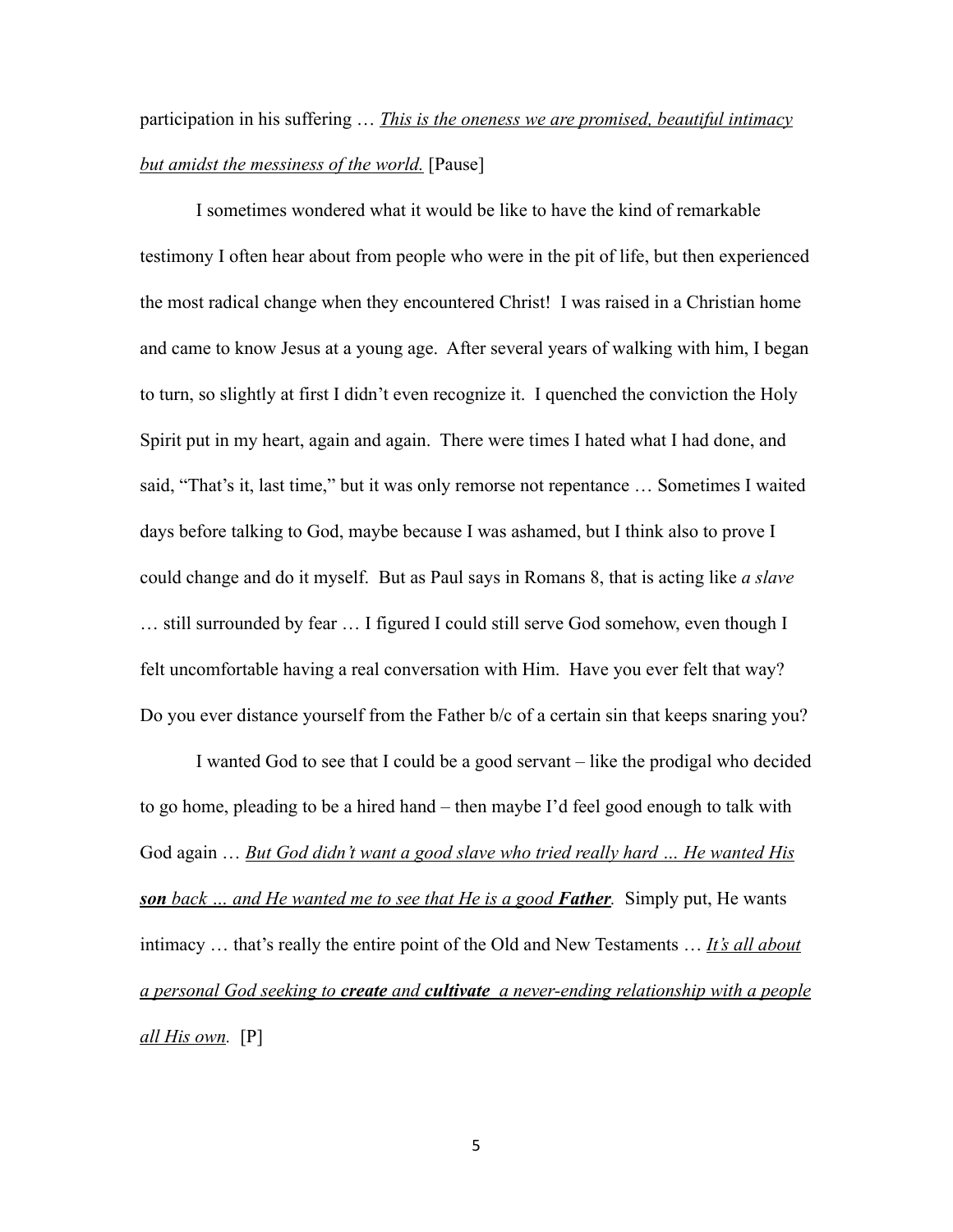It takes faith to believe God is truly like the prodigal son's father, who from afar *"saw him and was filled with compassion for him; he ran to his son, threw his arms around him and kissed him"* (Lk. 15:20). Lest there be any doubt, the father made it absolutely clear that his son was forgiven – he invited his wayward child back into his life without bitterness or requiring penance.

In the same way, the Sprit speaks this truth to our hearts. Take Rom. 8, for example – *"There is now no condemnation for those who are in Christ Jesus"* (v. 1); and *"Nothing will be able to separate us from the love of God that is in Christ Jesus our Lord"* (v. 39). I love Romans 8!These are verses we could probably spout off, but often we need *reminding* of the power and veracity of them.

And as we will learn next week, it is the Spirit who *reminds* us just who we are in Christ – forgiven and set free … but more than that – we are gathered in; we are made His children; and nothing can change that, nothing can separate us from God our Father and Christ our Savior. How do we know that for sure? [P] The Spirit, our Advocate, our Defender, presses the certainty of it in our hearts. *Our confidence, our assurance, of our Abba Father's love for us, and our precious relationship to Him, is so important! It not only informs us of who we are, it orients us and inspires us in how we are to live!* Yet another reason why we are to be continually *filled* with the Spirit!

In the book of Jeremiah, God said to Israel, *"You will seek me and find me, when you seek me with all your heart. I will be found by you, declares the LORD"* (29:13). When is the last time you sought after God as your Abba Father with *all your heart*? [P] God still desires to be sought and found by His people. Ask the Holy Spirit to help you